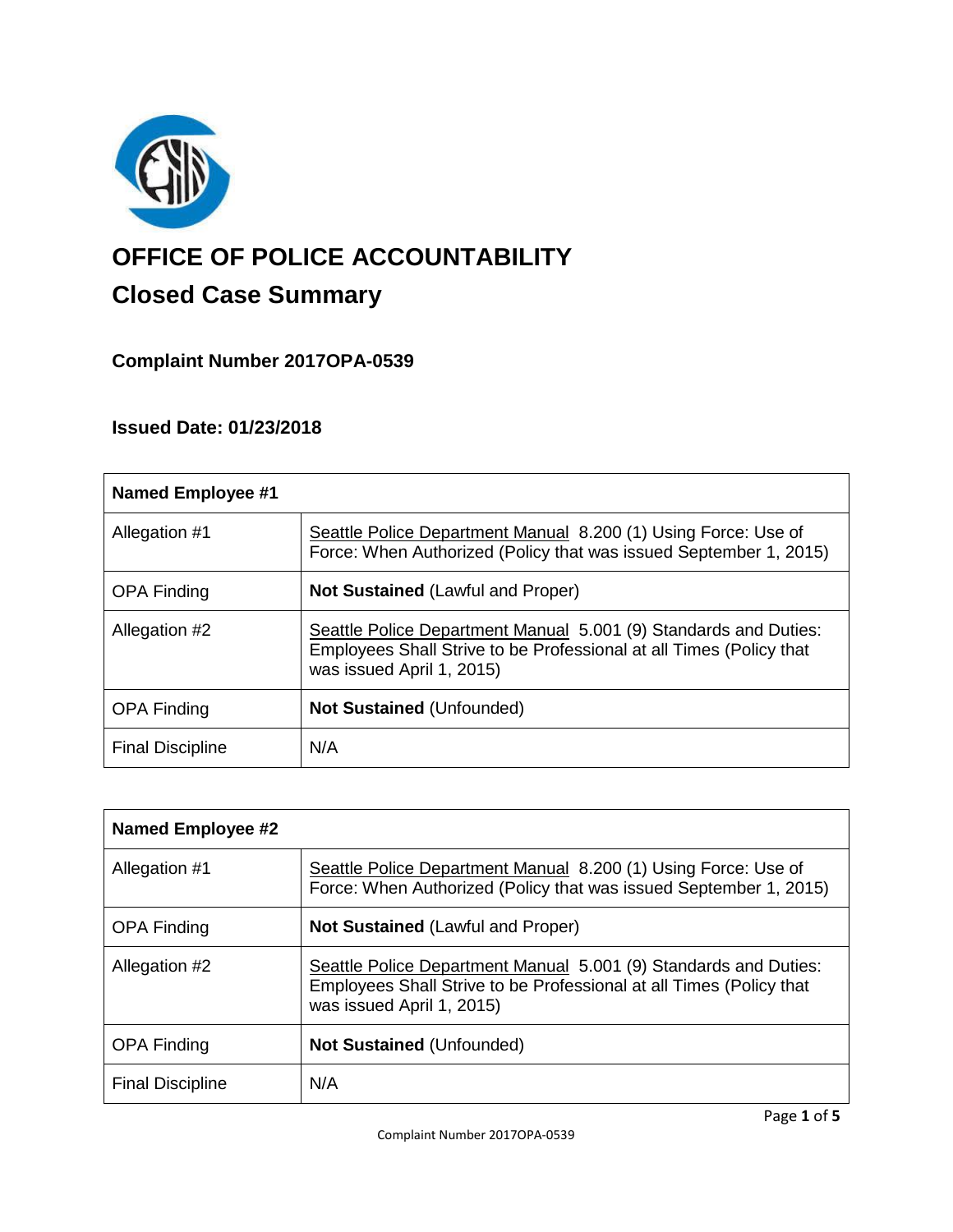#### **INCIDENT SYNOPSIS**

The Named Employees contacted the complainant after he crossed the street against a red light.

#### **COMPLAINT**

The complainant alleged that the Named Employees used unnecessary force against him when he was stopped for crossing the street against the light. The complainant further alleged that the Named Employees' behavior was aggressive and harassing, thus violating the Department's professionalism policy.

#### **INVESTIGATION**

The OPA investigation included the following actions:

- 1. Review of the complaint memo
- 2. Review of In-Car Videos (ICV)
- 3. Search for and review of all relevant records and other evidence
- 4. Interviews of SPD employees

#### **ANALYSIS AND CONCLUSION**

On the date in question, the Named Employees observed the complainant cross the street against a red light in violation of law. At that time, multiple other pedestrians were waiting with the complainant for the light to change, but only the complainant attempted to cross the street illegally. When the Named Employees viewed the complainant do so, they rode up to him on their bicycles and told him to stop. The complainant did not listen to them and tried to walked around them.

Named Employee #2 explained that he and Named Employee #1 tried to get the complainant to stop in order to issue him a citation, but the complainant did not comply with their commands. As such, and after telling him to stop multiple times, Named Employee #2 grabbed the complainant's arm in order to prevent him from continuing to walk away from them and told the complainant that he was not free to leave. Named Employee #2 recalled that the complainant pulled his arm away and told the officers not to touch him.

Named Employee #2 let go of the complainant's arm, but had to again grab it when he tried to walk away from the officers a second time. At that point, Named Employee #2 again told the complainant that he was not free to leave. Named Employee #2 recounted that Named Employee #1 had to take action to prevent the complainant leaving on a third occasion. Named Employee #1 recounted that he put his foot on the complainant's foot in order to prevent him from doing so.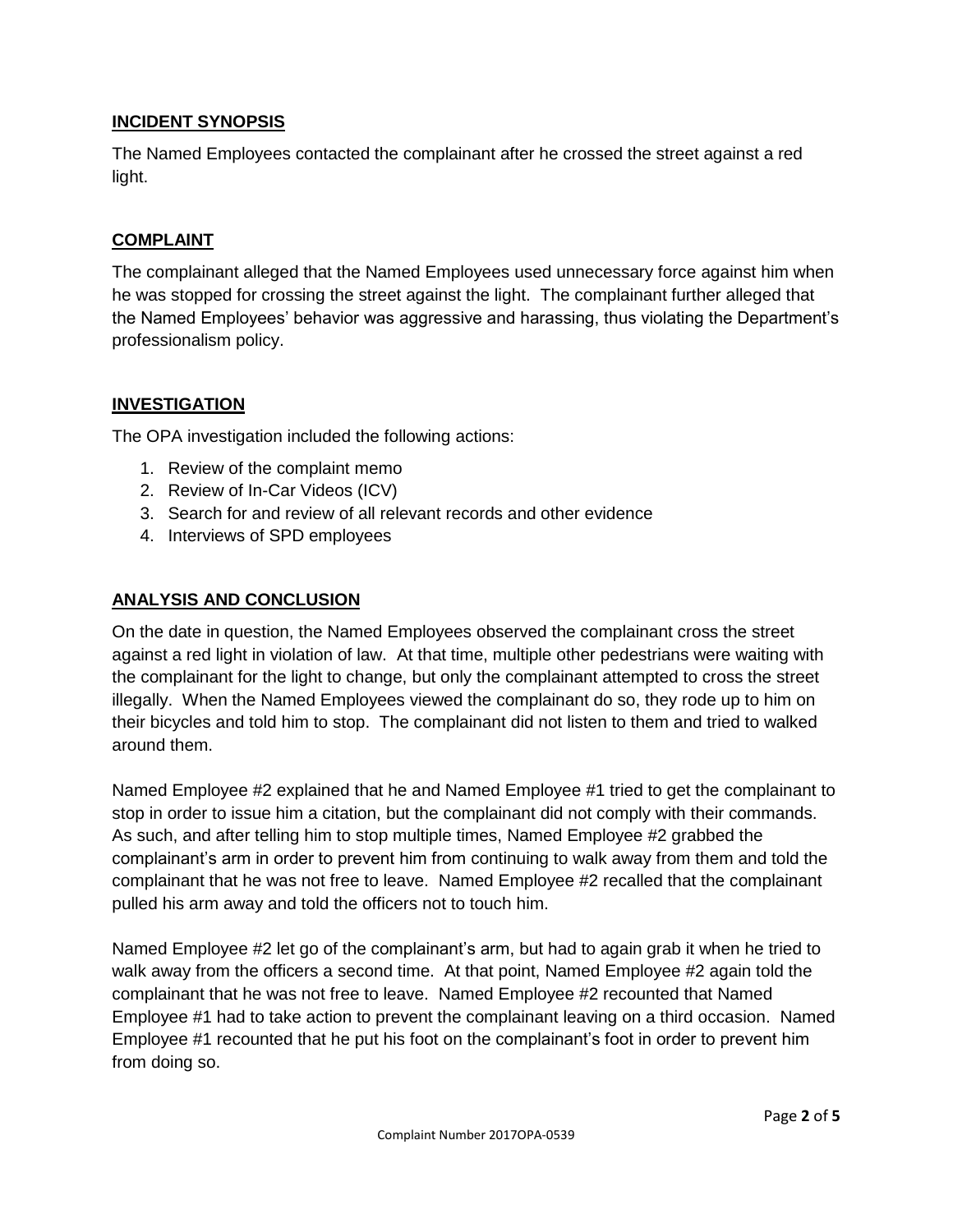The complainant indicated during a statement to OPA that the light was red and that he crossed against the light. He stated, however, that it was only red because no one had pressed the crosswalk button. The complainant stated that he was approached by two bicycle officers, but that he did not see them at first. He stated that the bicycle officers grabbed his arms multiple times and that one officer rode over his foot with a bicycle. He claimed that the Named Employees were harassing and aggressive, including threatening to handcuff him and take him to the precinct if he did not produce identification. The complainant further alleged that during their interaction one of the Named Employees tried to snatch his cell phone from his hand. The Named Employees denied doing so.

While there was limited video of this incident, it did not conclusively show what happened during the officers' interaction with the complainant. There was also no audio. Accordingly, the video had limited evidentiary value.

SPD Policy 8.200(1) requires that force used by officers be reasonable, necessary and proportional. Whether force is reasonable depends "on the totality of the circumstances" known to the officers at the time of the force and must be balanced against "the rights of the subject, in light of the circumstances surrounding the event." (SPD Policy 8.200(1).) The policy lists a number of factors that should be weighed when evaluating reasonableness. (See id.) Force is necessary where "no reasonably effective alternative appears to exist, and only then to the degree which is reasonable to effect a lawful purpose." (Id.) Lastly, the force used must be proportional to the threat posed to the officer. (Id.)

SPD policy recognizes that whether force is reasonable needs to be "judged from the perspective of a reasonable officer on the scene, rather than with the 20/20 vision of hindsight." (SPD Policy 8.000(4).) The policy also stresses that: "The calculus of reasonableness must allow for the fact that police officers are often forced to make split-second decisions—in circumstances that are tense, uncertain, dynamic and rapidly evolving—about the amount of force that is necessary in a particular situation." (Id.)

Based on the OPA Director's review of the video, he found that the force used by Named Employee #1 – namely, the use of a foot trap technique to prevent the complainant from walking away – was reasonable, necessary and proportional, and thus consistent with policy. The Director noted that the complainant and Named Employee #1 appeared to disagree as to whether Named Employee #1 rolled over the complainant's foot with his bicycle. It was possible that what the complainant thought was Named Employee #1's bicycle was, in fact, Named Employee #1's purposeful foot trap.

First, while not determinative to the analysis, the OPA Director noted that this was a de minimis use of force. It did not cause injury or complaint of injury and was not required to be reported.

Named Employee #2 also used de minimis, non-reportable force against the complainant. Specifically, Named Employee #2 grabbed the complainant's arm twice when the complainant tried to walk away after Named Employee #2 had initiated the stop.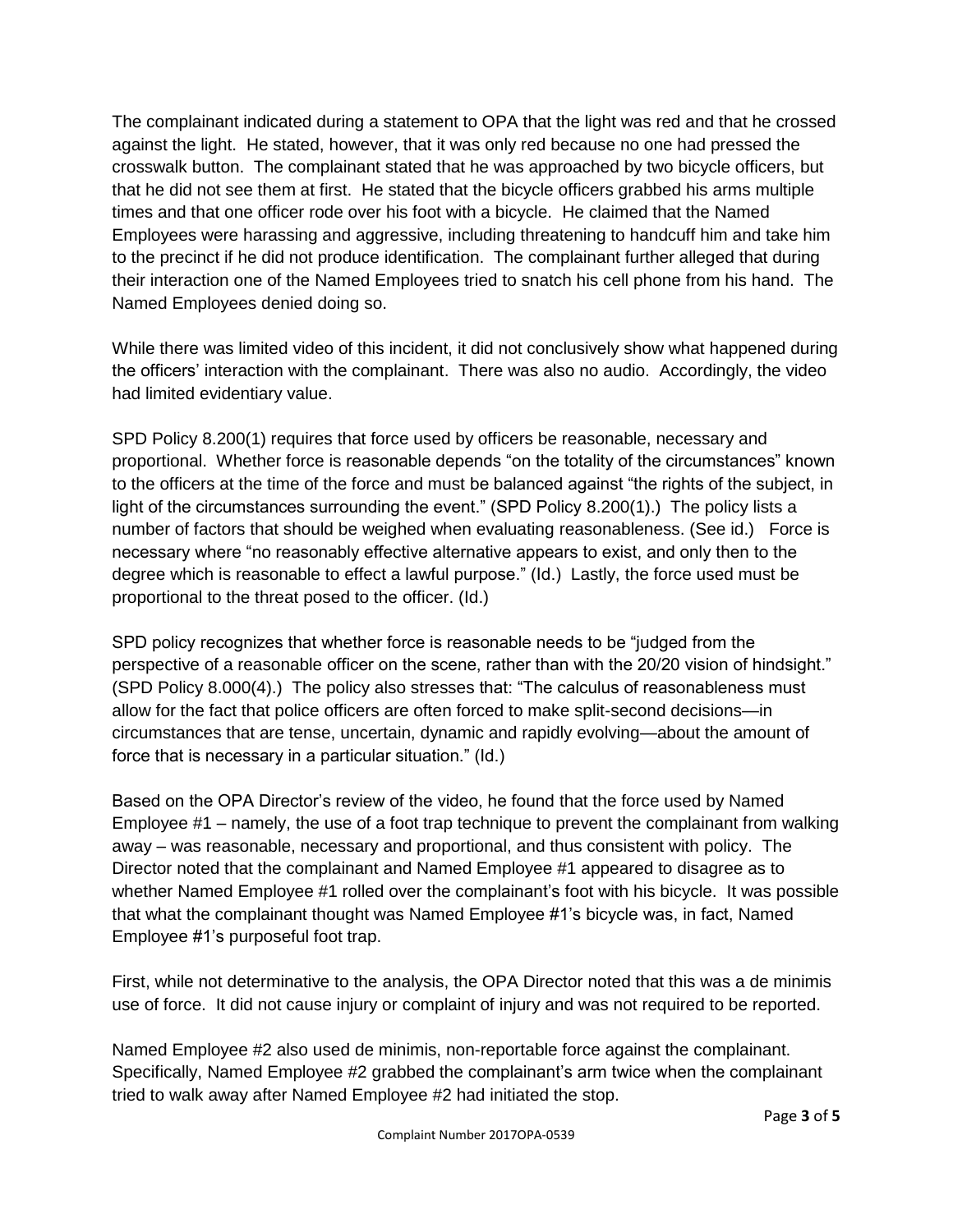As with the force used by Named Employee #1, the OPA Director found that the force used by Named Employee #2 was reasonable, necessary and proportional.

The OPA Director concluded that, at the time the force was used, the Named Employees had a lawful basis to stop the complainant, namely that he admittedly crossed a street against the light. As such, they were permitted to detain him in order to determine his identification and issue a citation. When the complainant attempted to leave the scene, Named Employee #1 was allowed to prevent him from doing so. This included using force. As such, the use of force in this case was reasonable. The force used was also necessary to effectuate the lawful purpose of preventing the complainant from leaving the vicinity. Lastly, the Director concluded that the minor force used was proportional and that level of force needed to effectuate the stated lawful purpose.

The complainant alleged various unprofessional behavior on the part of the Named Employees. Specifically, the complainant alleged that the Named Employees engaged in aggressive conduct, including grabbing his arm and trying to snatch his phone out of his hands.

SPD Policy 5.001-POL-9 requires that SPD employees "strive to be professional at all times." The policy further instructs that "employees may not engage in behavior that undermines public trust in the Department, the officer, or other officers." (SPD Policy 5.001-POL-9.)

As discussed above, the OPA Director concluded that the force employed by the Named Employees was consistent with policy. As such, this could not constitute unprofessional conduct on their part.

Moreover, both Named Employee #1 and Named Employee #2, as well as a third officer who was a witness to the incident, reported that the complainant argued with officers concerning the basis for the stop and contended that he was free to leave. The Named Employees stated that, at first, they tried to explain why they stopped the complainant, but after the complainant continued to argue with them they became more authoritative. The OPA Director did not find it unreasonable that after repeatedly discussing the basis for the stop without any apparent progress, the officers' tone became more authoritative.

After an extended back and forth, Named Employee #1 told the complainant that if he did not provide identification, the officers would be required to fingerprint him. The complainant alleged, somewhat differently, that the officers threatened to handcuff him and take him to the precinct if he did not produce identification. Even were the complainant's version accurate, the Named Employees were permitted to cite the complainant for his admitted violation and, in order to do so, had the legal authority to require his identification. If the complainant had refused to produce that identification, the Named Employees could have been permitted to place him under arrest.

While the complainant claimed that the officers tried to grab his cell phone during their interaction, both of the Named Employees denied doing so. The witness officer did not recall